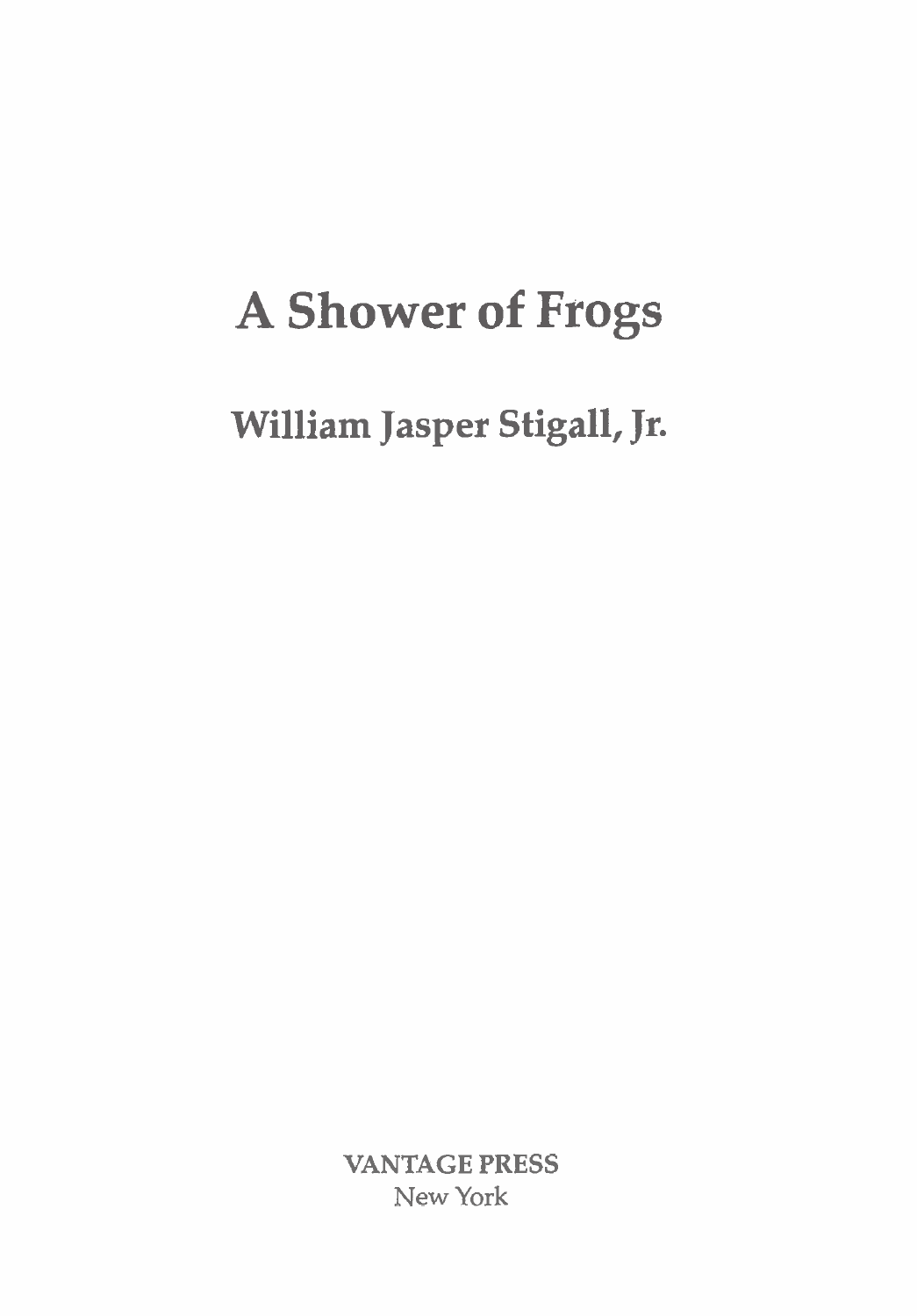## Cover design by: Susan Thomas

## **FIRST EDITION**

All rights reserved, including the right of reproduction in whole or in part in any form.

Copyright © 2001 by William Jasper Stigall, Jr.

Published by Vantage Press, Inc. 516 West 34th Street, New York, New York 10001

Manufactured in the United States of America ISBN: 0-533-13535-4

Library of Congress Catalog Card No.: 00-90930

0987654321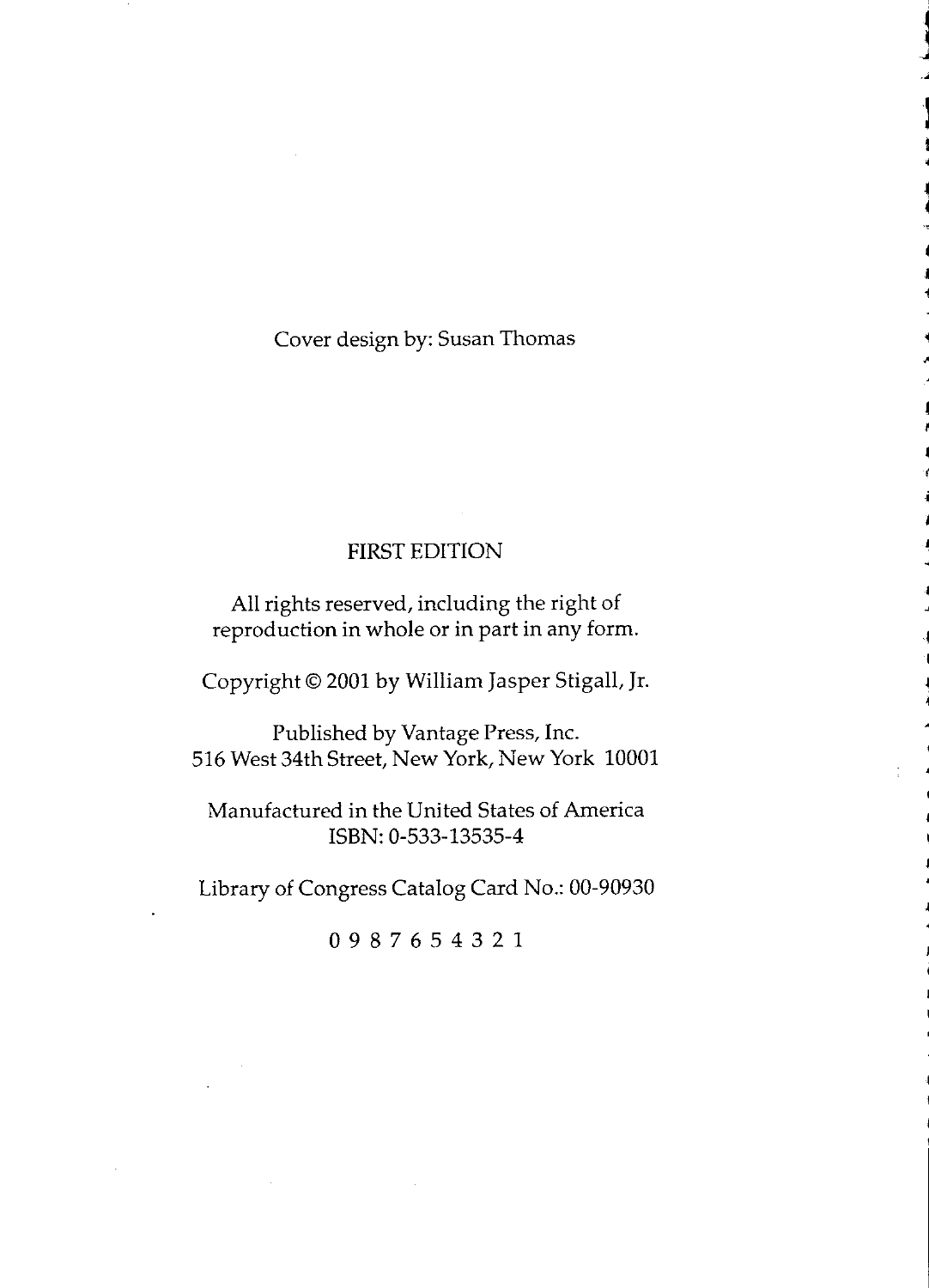And Aaron stretched out his hand over the waters of Egypt;<br>and the frogs came up,<br>and covered the land of Egypt.

 $\ddot{\phantom{0}}$ 

-Exodus 8:16

 $\sim$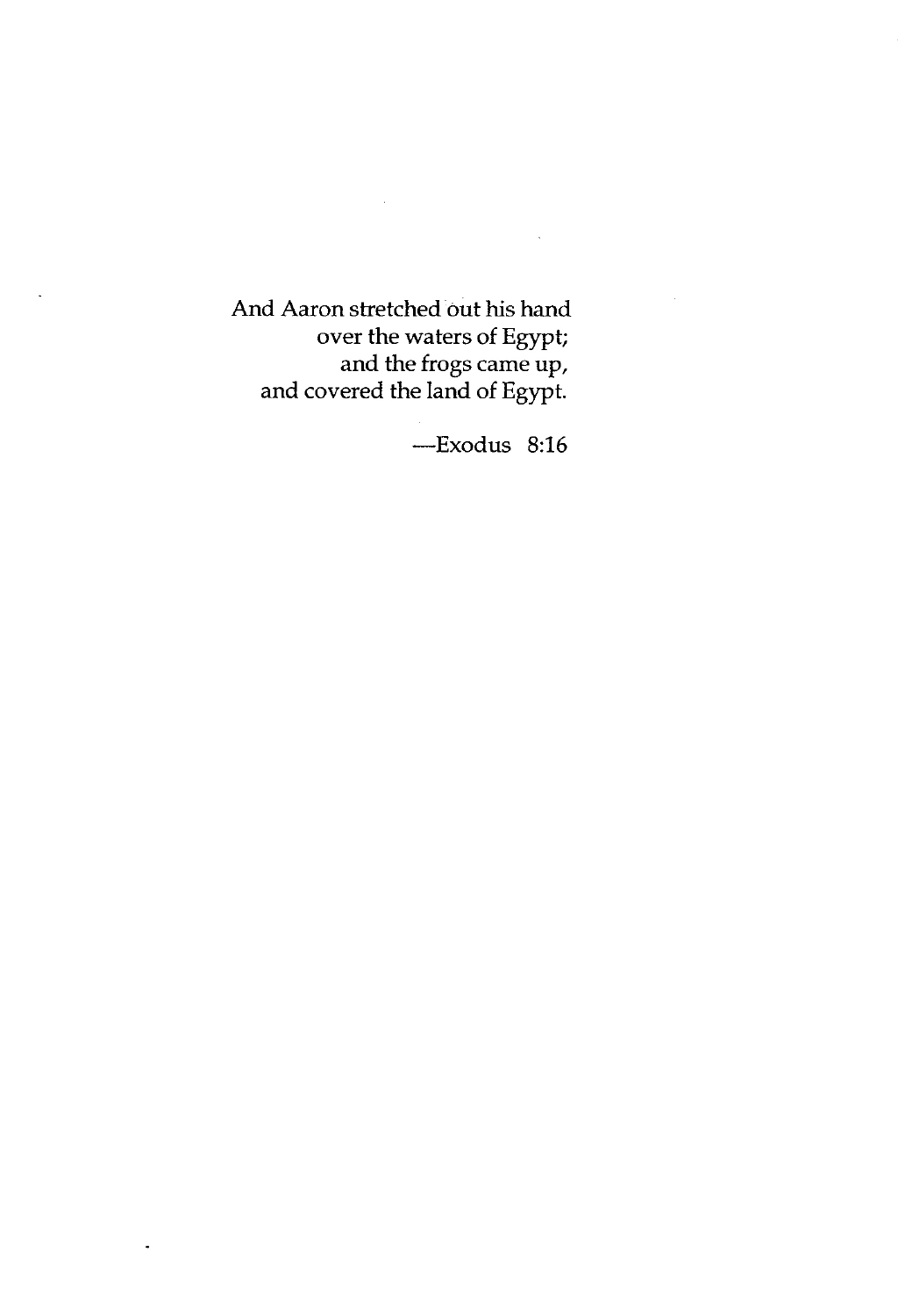## **Contents**

| Preface                                                | 1X  |
|--------------------------------------------------------|-----|
| 1943                                                   |     |
| 1. Embarkation: New York City                          | 3   |
| 2. North Africa                                        | 9   |
| 3. Marnia-Oujda                                        | 16  |
| 4. Kairouan and a Shower of Frogs                      | 24  |
| 5. Tunisia, Scily, and Italy                           | 35  |
| 6. Naples, Part One: October–November, the First Month | 44  |
| 7. Naples, Part Two: The Second Month                  | 52  |
| 8. Naples: Notes for Parts One and Two                 | 57  |
| 9. The Atlantic, November                              | 61  |
| 10. Interlude                                          | 67  |
| 1944                                                   |     |
| 11. Scotland and England, Early Spring                 | 77  |
| 12. This Is the Spring                                 | 88  |
| 13. Normandy, June 7–July 12                           | 100 |
| 14. England again                                      | 116 |
| 15. Flight into Holland                                | 134 |
| 16. The Boxcar Ride                                    | 143 |
| 17. Stalag XIIA                                        | 150 |
| 18. Another Boxcar Ride; We Go South                   | 157 |
| 19. Stalag VIIA                                        | 161 |
| 20. December in Prison                                 | 171 |
| 21. Prison—December 23–24                              | 183 |
| 22. Christmas Day                                      | 193 |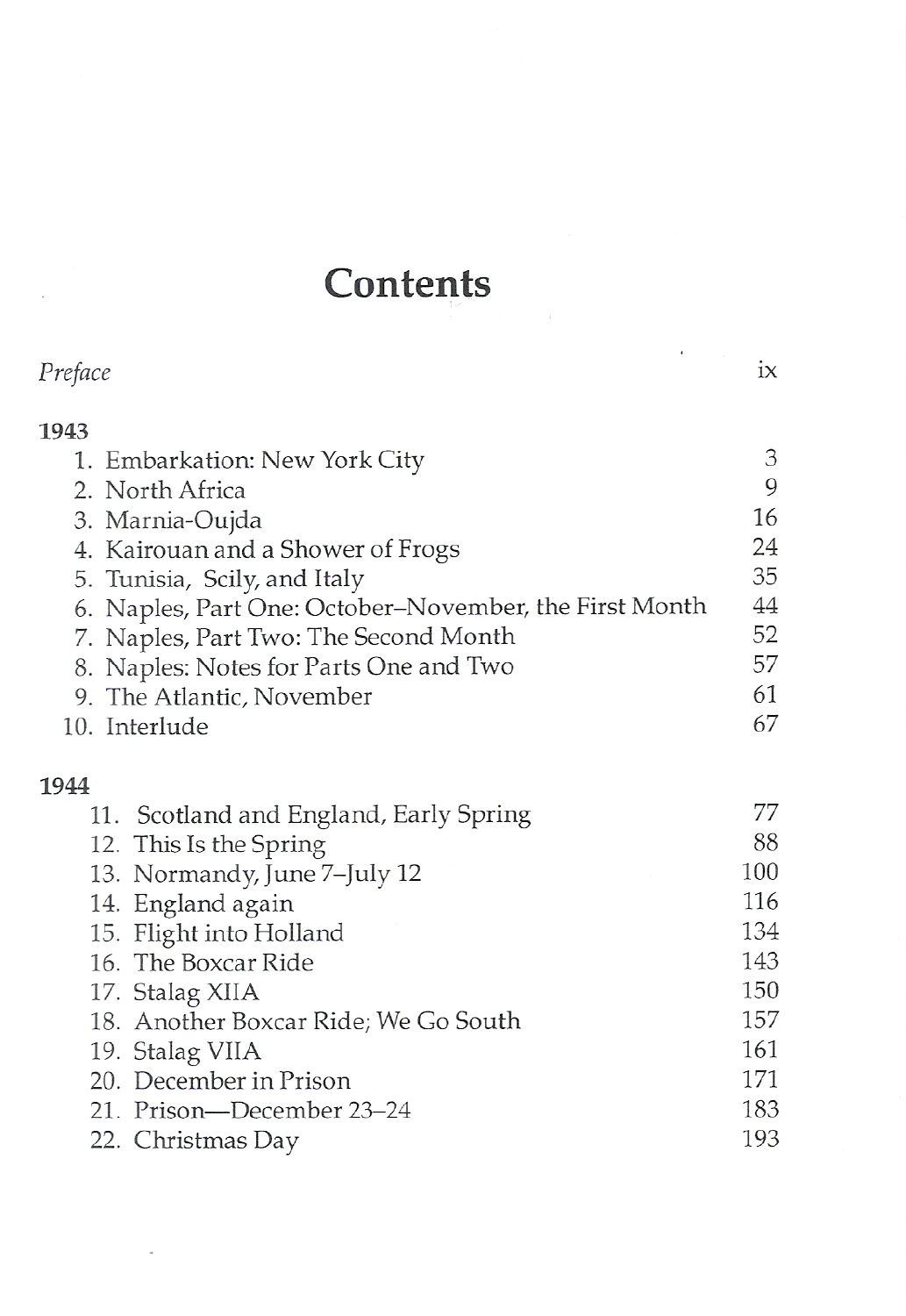| 1945                                        |     |
|---------------------------------------------|-----|
| 23. After Christmas                         | 201 |
| 24. The Farm: Interlude Pastorale           | 211 |
| 25. The War Closes In on Hurlach            | 224 |
| 26. Flight to Freedom                       | 231 |
| 27. I Leave Germany                         | 245 |
| 28. Arrival: Of the Sea and Icebergs        | 250 |
| Afterword                                   | 253 |
| Appendix A: Reflections on Munich           | 257 |
| Appendix B: "We Came to Be with You Because |     |
| You Came to Be with Us"                     | 261 |
| Bibliography                                | 269 |

 $\sim 10^{-11}$